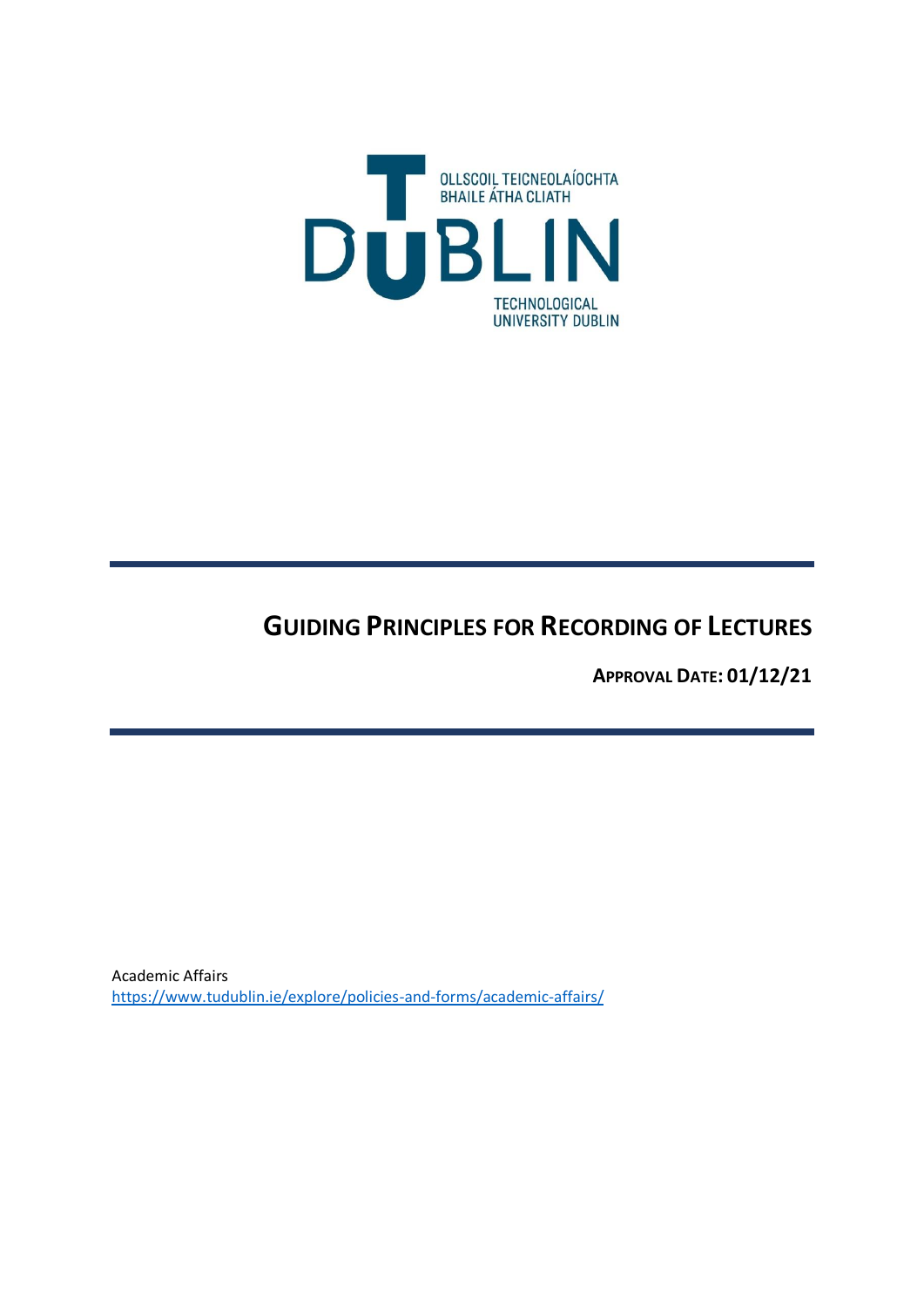# **Table of Contents**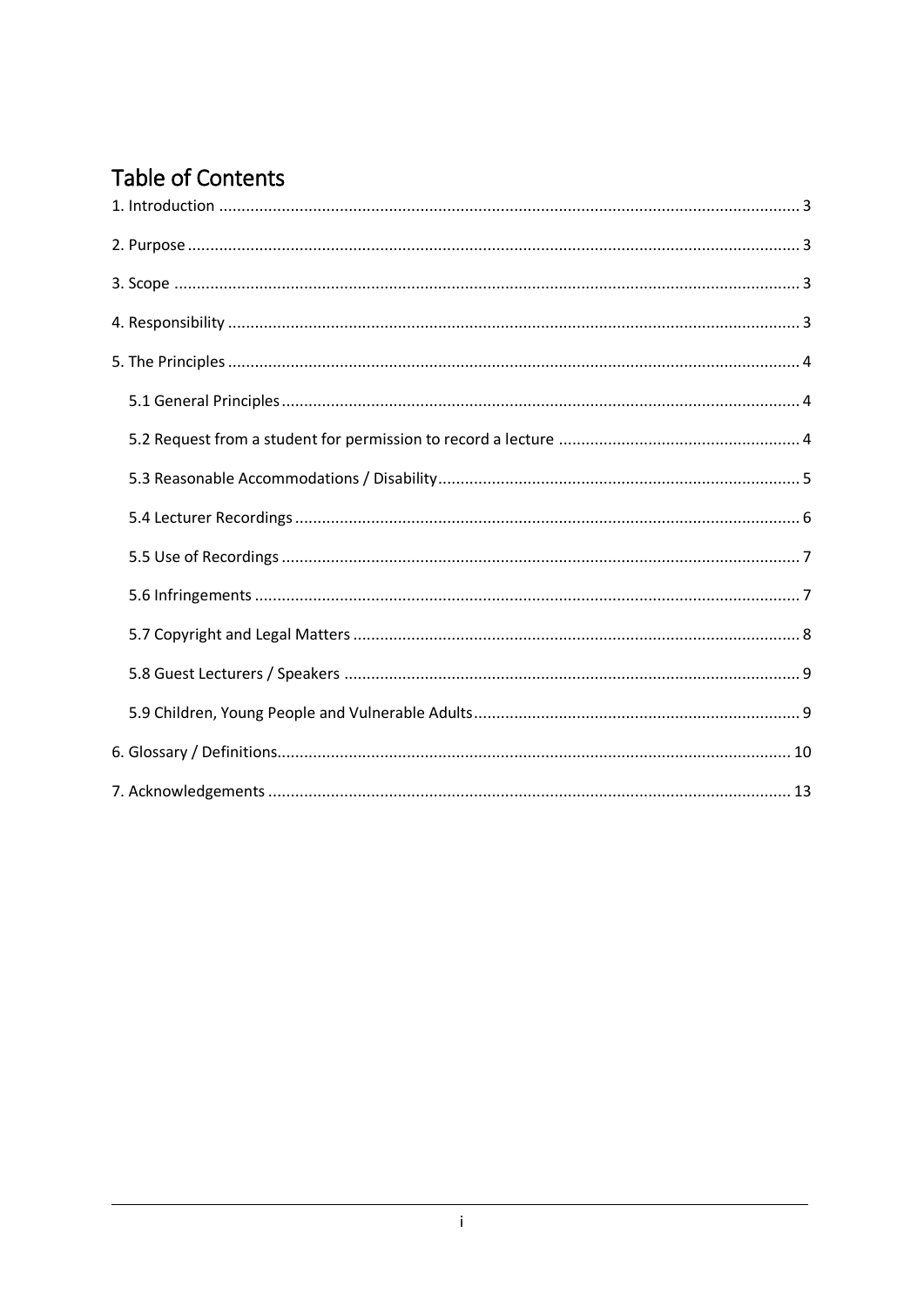### Document Location

Registrar's office

# Revision History

| Date of this revision: | 24-Nov-21 | Date of next review: |  |
|------------------------|-----------|----------------------|--|
|                        |           |                      |  |

| Version number /       | <b>Revision date</b> | <b>Summary of changes</b>                                                                                                                                     |
|------------------------|----------------------|---------------------------------------------------------------------------------------------------------------------------------------------------------------|
| <b>Revision number</b> |                      |                                                                                                                                                               |
| $0.1$ to $0.4$         | June-2021            | Feedback & re-wording by Working Group members. Draft<br>submitted for feedback to AC 23-Jun-21 & mentioned again<br>at AC 6-Oct-21.                          |
| 0.5                    | $2-Nov-21$           | Appendix removal                                                                                                                                              |
| 0.6                    | 18-Nov-21            | Incorporating feedback since submission to AC                                                                                                                 |
| 0.7                    | 24-Nov-21            | Final version for AC meeting 1-Dec-21 including updates<br>from TU Dublin legal advisors and from TU Dublin's Data<br>Protection/Information Governance team. |
|                        |                      |                                                                                                                                                               |
|                        |                      |                                                                                                                                                               |

# Approval : This document requires the following approvals

| <b>Name</b>      | <b>Title</b> | <b>Date</b> |
|------------------|--------------|-------------|
| Academic Council | Approved     | 1-Dec-2021  |
|                  |              |             |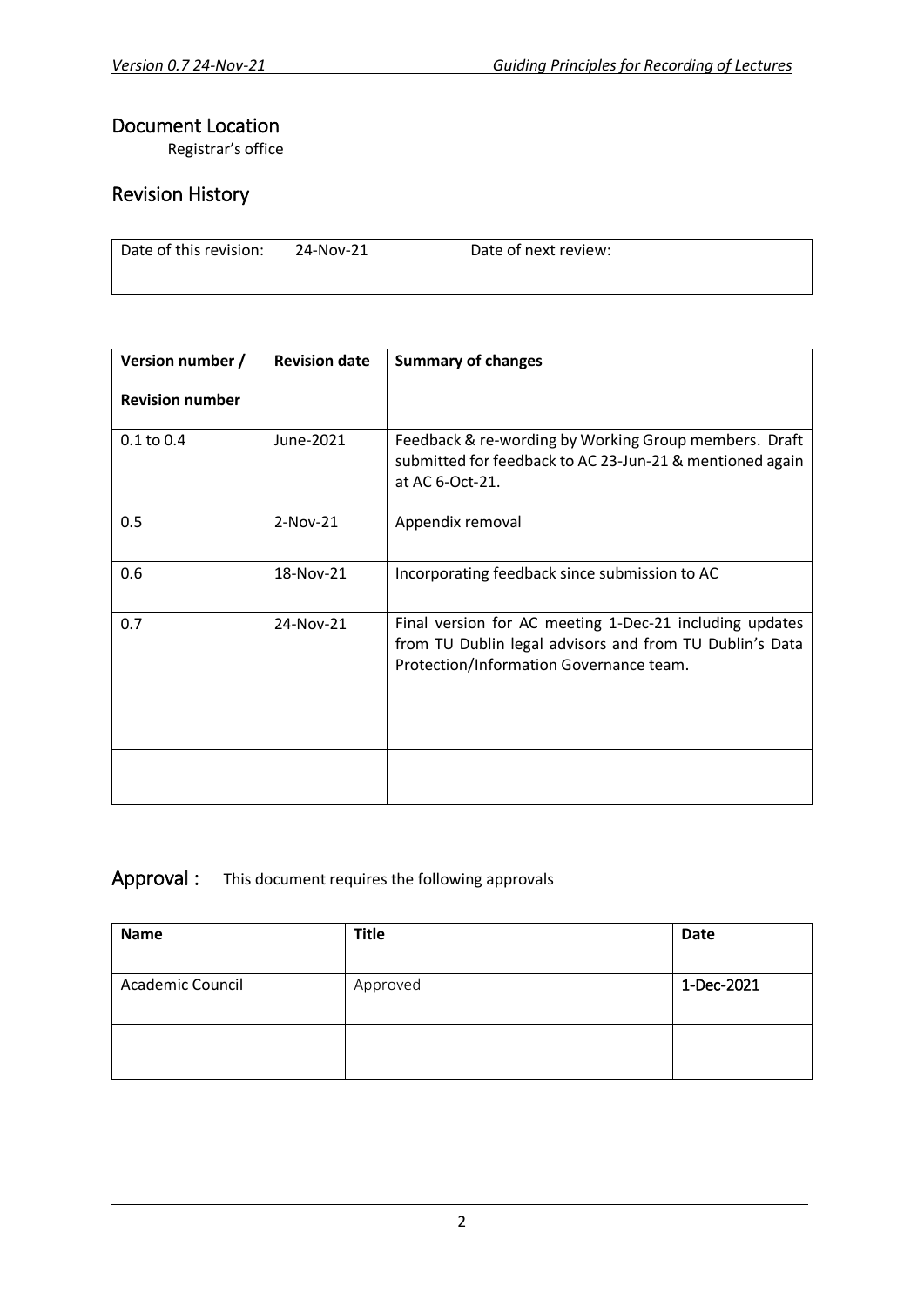### <span id="page-3-0"></span>1. Introduction

Technological University Dublin (hereafter referred to as "TU Dublin" or "the University") recognises that there are many reasons why students may wish to record lectures and other classes to assist with their learning. This document describes TU Dublin's Principles in relation to recording classes and making those recordings available for students. It also outlines staff and student responsibilities to ensure that the University is meeting its obligations under equality, copyright, and data protection legislation. These Principles should be read/considered alongside other associated University policies such as the privacy policy, acceptable usage policy, IP policy, etc. as set out at [https://www.tudublin.ie/explore/gdpr/.](https://www.tudublin.ie/explore/gdpr/)

# <span id="page-3-1"></span>2. Purpose

The purpose of this document is to set out TU Dublin's Principles for the recording of lectures (online or face-to-face) or other formal teaching sessions by academic staff and students. The terminology used in this document refers to "Lecturer" mainly. However, the term "Instructor" could also be used. Likewise, "Student" is used throughout this document but "Learner" could also be used instead.

# <span id="page-3-2"></span>3. Scope

These Principles apply to all learning, teaching and assessment modes, for all academic staff and students at TU Dublin and is specific to recordings. The recording of other TU Dublin University events is out of scope for this document. Recordings may consist of capturing what is being displayed from the computer screen and/or a video input from a camera, which can record video, audio and text. This camera could be a web-camera, fixed-camera, document-camera, etc. It may also include audio and/or video recordings. Recordings may also be used to capture practical, laboratory or workshop activities. The scope also includes HyFlex situations.

# <span id="page-3-3"></span>4. Responsibility

It is the responsibility of staff and students to comply with these Principles.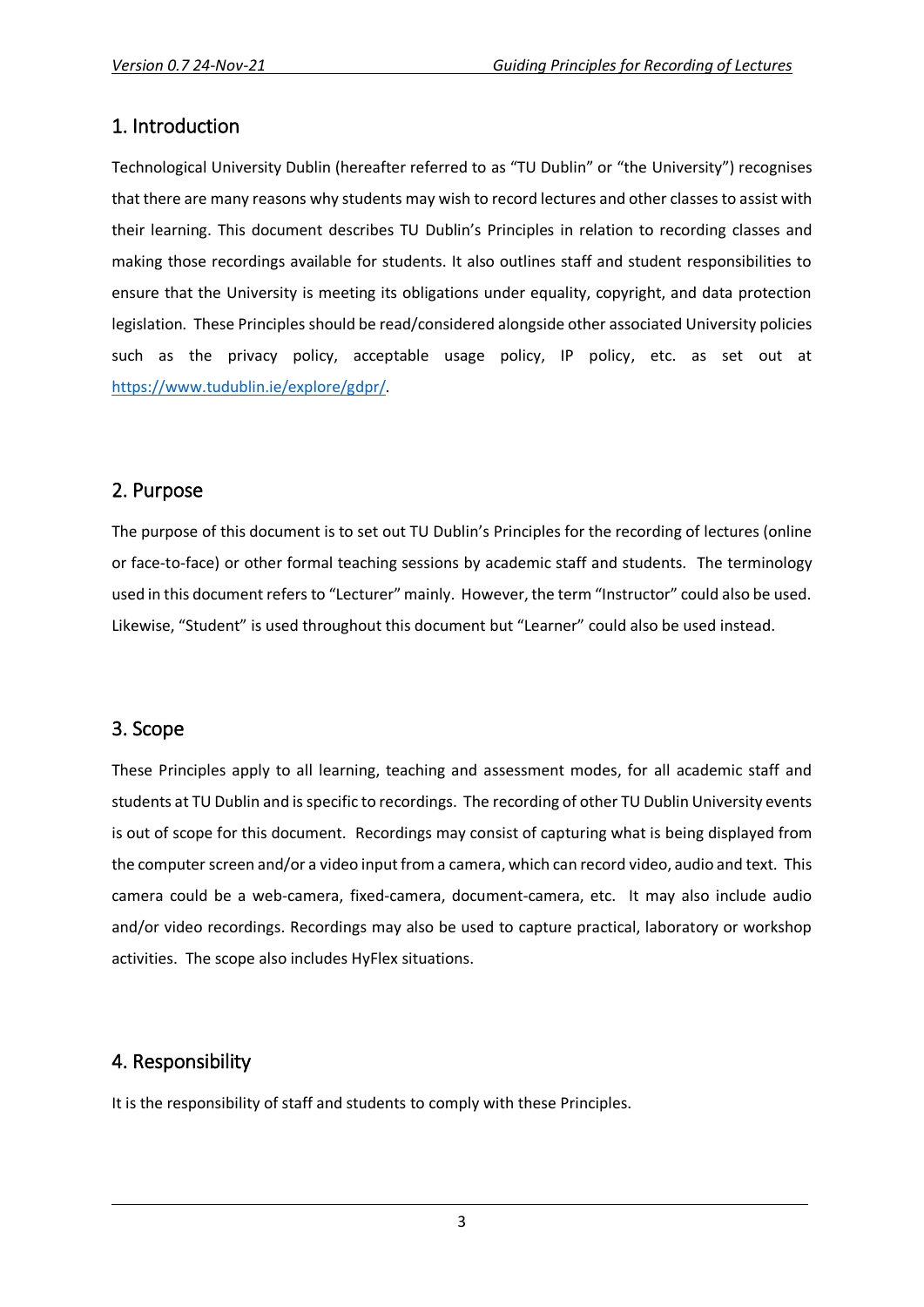# <span id="page-4-0"></span>5. The Principles

#### <span id="page-4-1"></span>*5.1 General Principles*

- a) While the University recognises the potential benefits of recording to students, the decision to record is at the discretion of the individual lecturer. Some modules will, by design, involve mixed media / blended and HyFlex learning (involving synchronous and asynchronous remote and in-person delivery), and these may include a segment of recorded content for dissemination.
- b) Lecture recording is intended to supplement, rather than replace, student attendance at live lectures or other classes.
- c) Recordings should be made available by the lecturer only through the University's designated streaming service and/or VLE, where the material is solely available to authorised persons, i.e. registered students and TU Dublin staff. Recordings must not be made or posted on open access platforms.
- d) All recordings must be GDPR-compliant.
- e) Recordings shall not be used for staff performance management purposes.
- f) The lecturer retains the right to make the recording unavailable at any time, but will ordinarily keep recordings available for the duration of the academic term and repeat exams.

#### <span id="page-4-2"></span>*5.2 Request from a student for permission to record a lecture*

- a) Students may request permission to record any lecture or other formal teaching session for the purposes of their own private study only. All requests must be made in writing (including by e-mail) prior to the lecture to the person delivering the lecture. This request should be made at least three working days in advance (in accordance with the process that currently exists on your campus). If permission is given, the student is required to provide a copy of any recording to the lecturer and to store any recording securely for a maximum duration of the academic year. This recording must not be distributed or shared with a third party.
- b) The decision on whether to grant permission is at the discretion of the lecturer. Students may not record any lecture/class (or part thereof) without written confirmation of permission by the lecturer. For example, students may not record a screen during online lectures, a lecturer's or student's image(s) or voice(s) during a lecture/class.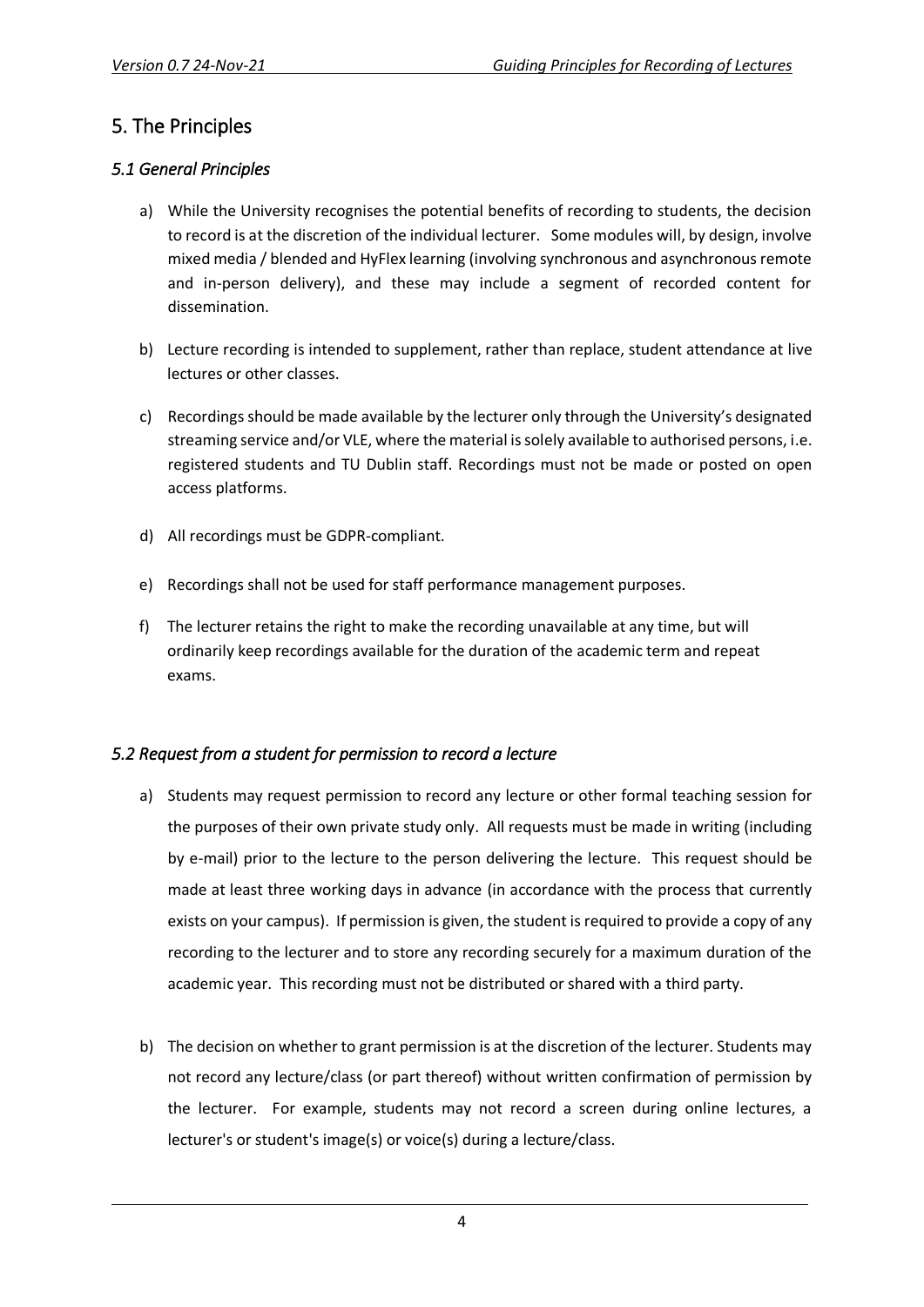- c) If a student is granted permission to record a lecture or other formal teaching session, the lecturer must notify other students in the class that the session is being recorded by another student, without identifying the student as far as possible. All students should then be advised that their questions and/or comments will be captured by the recording.
- d) Covert audio and/or visual recording of lectures/classes is strictly prohibited and will be dealt with through the disciplinary procedures of the University.

#### <span id="page-5-0"></span>*5.3 Reasonable Accommodations / Disability*

- a) TU Dublin is committed to complying with all legal requirements relating to the provision for students registered with disabilities. TU Dublin will ensure that students with disabilities and specific learning difficulties are provided with reasonable accommodations for classes, examinations and assessments that enable them to participate and to demonstrate their knowledge and competency on an equal footing with their peers.
- b) TU Dublin recognises that students with specific learning difficulties and disabilities may at times require an audio recording of lectures. The VLE systems available to the University will usually be used to facilitate this reasonable accommodation. Alternate accommodations can be agreed between the lecturer and the student with disabilities.
- c) Approval for this reasonable accommodation is made at the time of the student's formal needs assessment and with the involvement of the Disability Officer and the consent of the individual lecturers. Lecturers will then be notified via the student's Learning Statement.
- d) Unexpected circumstances can arise in the classroom, especially around sensitive content. Lecturers will exercise discretion and may have reason to withhold consent or to request that recording devices be switched off at particular moments. The Disability Service should be notified when the student and lecturer cannot arrive at an alternative reasonable accommodation to account for unrecorded material. The Disability Service may, for instance, provide a recording device for the lecturer's use and control or suggest other means for the student to obtain supplementary notes. Where recordings are permitted, all students present must be informed.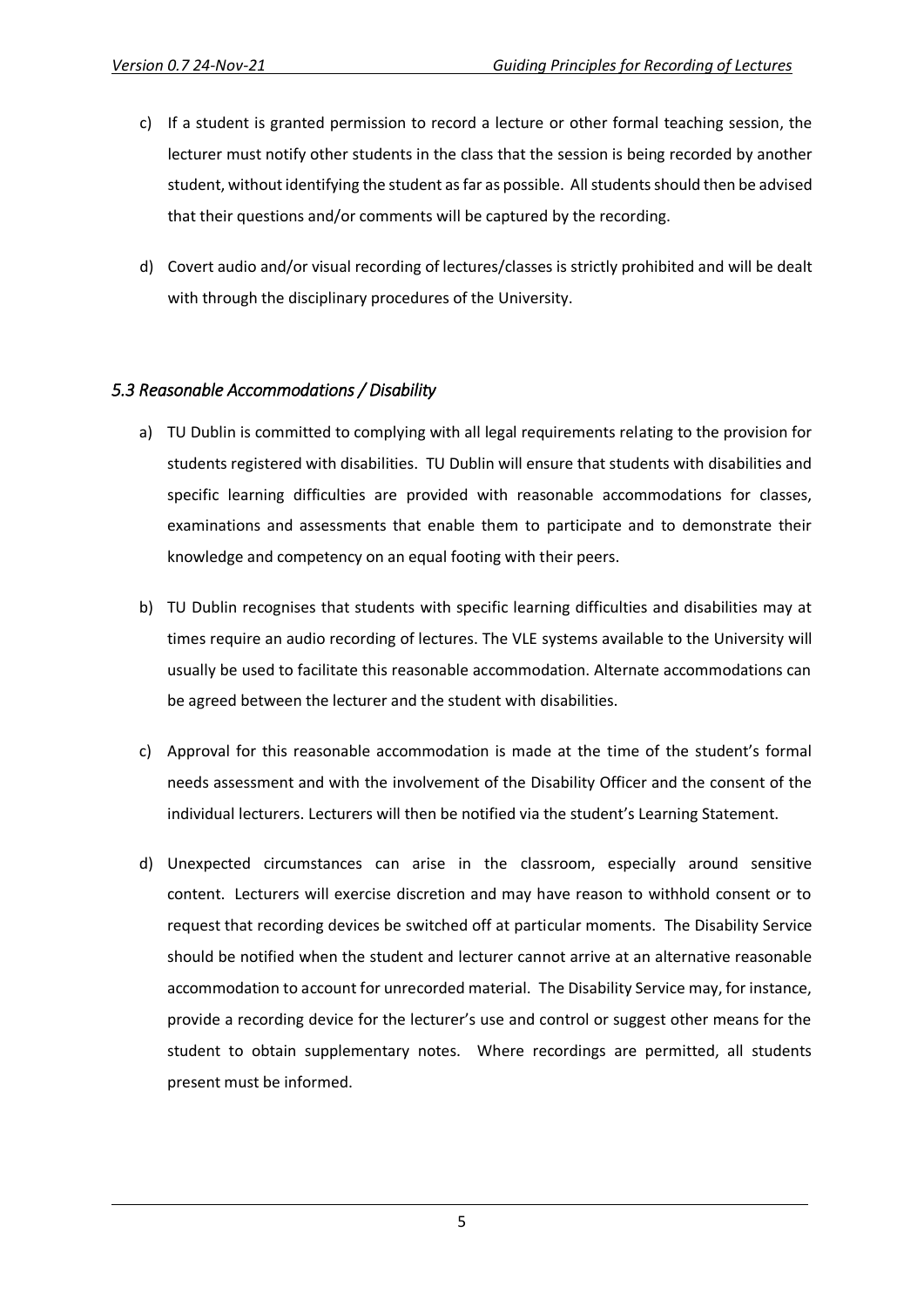- e) In order to be approved to record the lecture, the terms of the accommodation must be explained to the student and they must complete and sign the Recording of Lectures Permission Form. Please check on your campus for this Permission Form.
- f) If a student is granted permission to record a lecture under the reasonable accommodation agreement, the lecturer must notify other students in the class that the lecture is being recorded by another student, without identifying the student as far as possible. All students should then be advised that their questions and/or comments will be captured by the recording.
- g) As for any other lecture recordings, recordings made under reasonable accommodation agreements may only be used for the student's own private study. Such recordings may not be shared, copied or forwarded to any third party and may not be kept beyond the duration of enrolment in the module to which the recording relates. The recordings must be deleted at the end of the examination period or when the student leaves the University, whichever is earlier. Where a student infringes this agreement the disciplinary procedure can be invoked.
- h) Where students in any given cohort are not agreeable to the recording of a lecture/s, they should inform their lecturer in a discreet manner, so that the lecturer can consider alternative possibilities.

#### <span id="page-6-0"></span>*5.4 Lecturer Recordings*

- a) It will be made clear to students at the beginning of each module that some of their live lectures may be recorded and shared with the class. It will also be made clear to the students how to recognise, during each session, that a lecture is being recorded. The students will also be informed that the recording will capture any video, audio, student images and/or text that the student decides to share during the lecture unless the recording has been paused.
- b) Lecturers should not share recordings of live sessions with students beyond the cohort with whom it was originally recorded, if the recording captured *any* student personally identifiable information e.g. any student numbers, names, webcams, audio, and/or chat messages.
- c) Recordings of student presentations may be shared with the class only with the written consent of the relevant student. Lecturers may retain student presentations for the purposes of examination processes, which may include allowing access to the recording to external examiners and possibly other academics for marking purposes.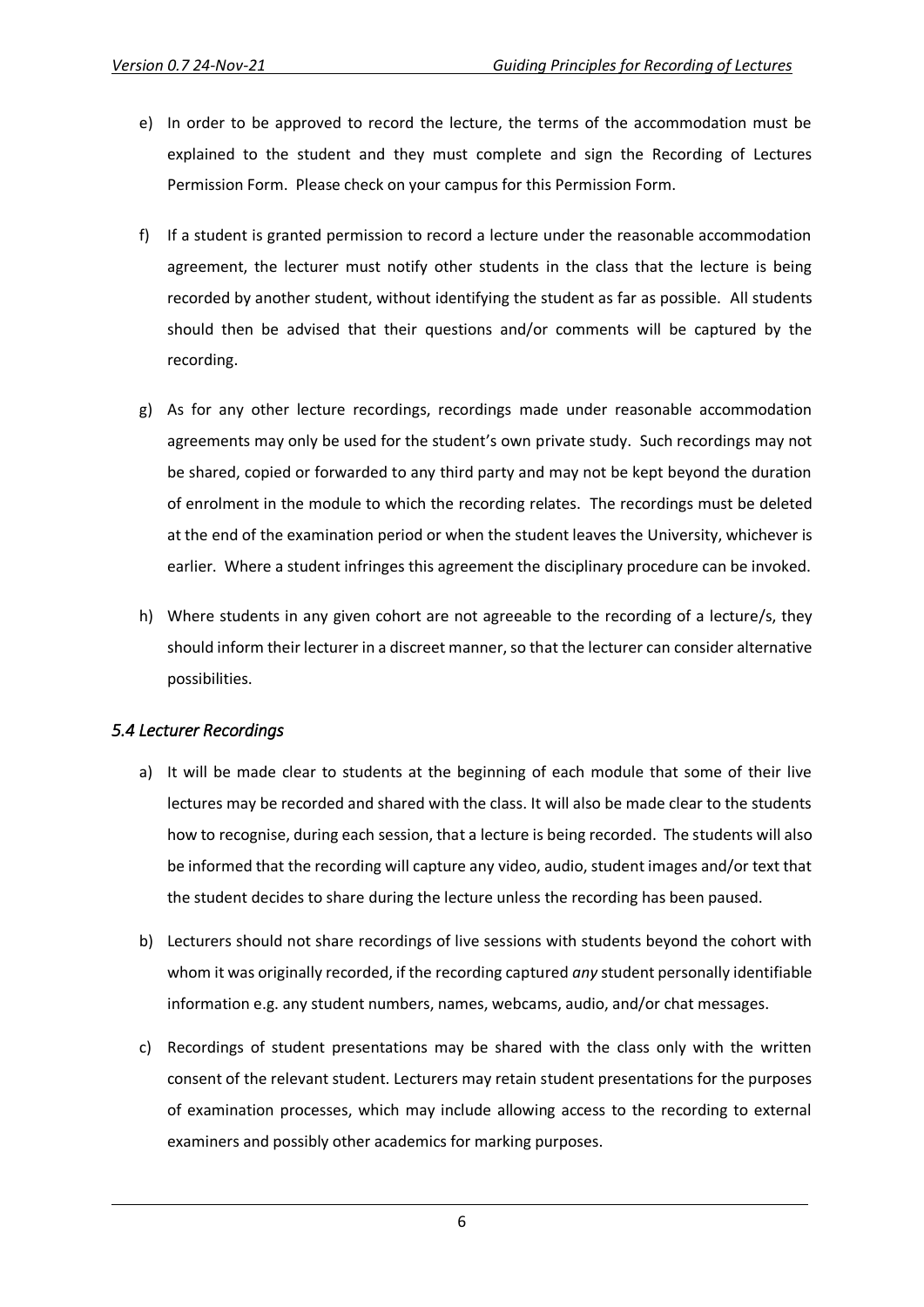d) All recordings will be retained according to the Record Retention policy that currently exists on your campus. Please see the section on Records Management & Retention at the following link: [https://www.tudublin.ie/explore/foi/foi-publication-scheme/](https://eur01.safelinks.protection.outlook.com/?url=https%3A%2F%2Fwww.tudublin.ie%2Fexplore%2Ffoi%2Ffoi-publication-scheme%2F&data=04%7C01%7CTom.Mulvey%40tudublin.ie%7C9e374aaec40c40ea566608d9a9204777%7C766317cbe9484e5f8cecdabc8e2fd5da%7C0%7C0%7C637726778387105858%7CUnknown%7CTWFpbGZsb3d8eyJWIjoiMC4wLjAwMDAiLCJQIjoiV2luMzIiLCJBTiI6Ik1haWwiLCJXVCI6Mn0%3D%7C3000&sdata=ofLzgVcoA1x0eNB5DW%2BCJJHcp0d6r%2BqOmQkRkjpSIQ8%3D&reserved=0)

#### <span id="page-7-0"></span>*5.5 Use of Recordings*

- a) Recordings of lectures or other formal teaching sessions may only be made, with the permission of the lecturer, for the student's own private study.
- b) Students may not:
	- i. copy recorded lectures/classes using any devices or recording apps including, but not limited to, phones, dicta-phones, tablets, livescribe smart pens, screen capture softwares or audio recording apps etc.
	- ii. distribute/forward the recorded lectures/classes to any third party;
	- iii. post/display the recorded lectures/classes (or subset thereof) on any public forum including the internet and all electronic/social media fora.
- c) Students should adhere to the principles/policies/procedures currently in operation on their campus in relation to online communication and engagement e.g. Student Code of Conduct etc.

#### <span id="page-7-1"></span>*5.6 Infringements*

- a) Where a student infringes these Principles the matter will be dealt with through the disciplinary procedures of the University.
- b) Students should be informed of these Principles through the Student Code of Conduct that currently exists on that campus and should be informed at Faculty/School/Department and Programme level through induction and programme handbooks.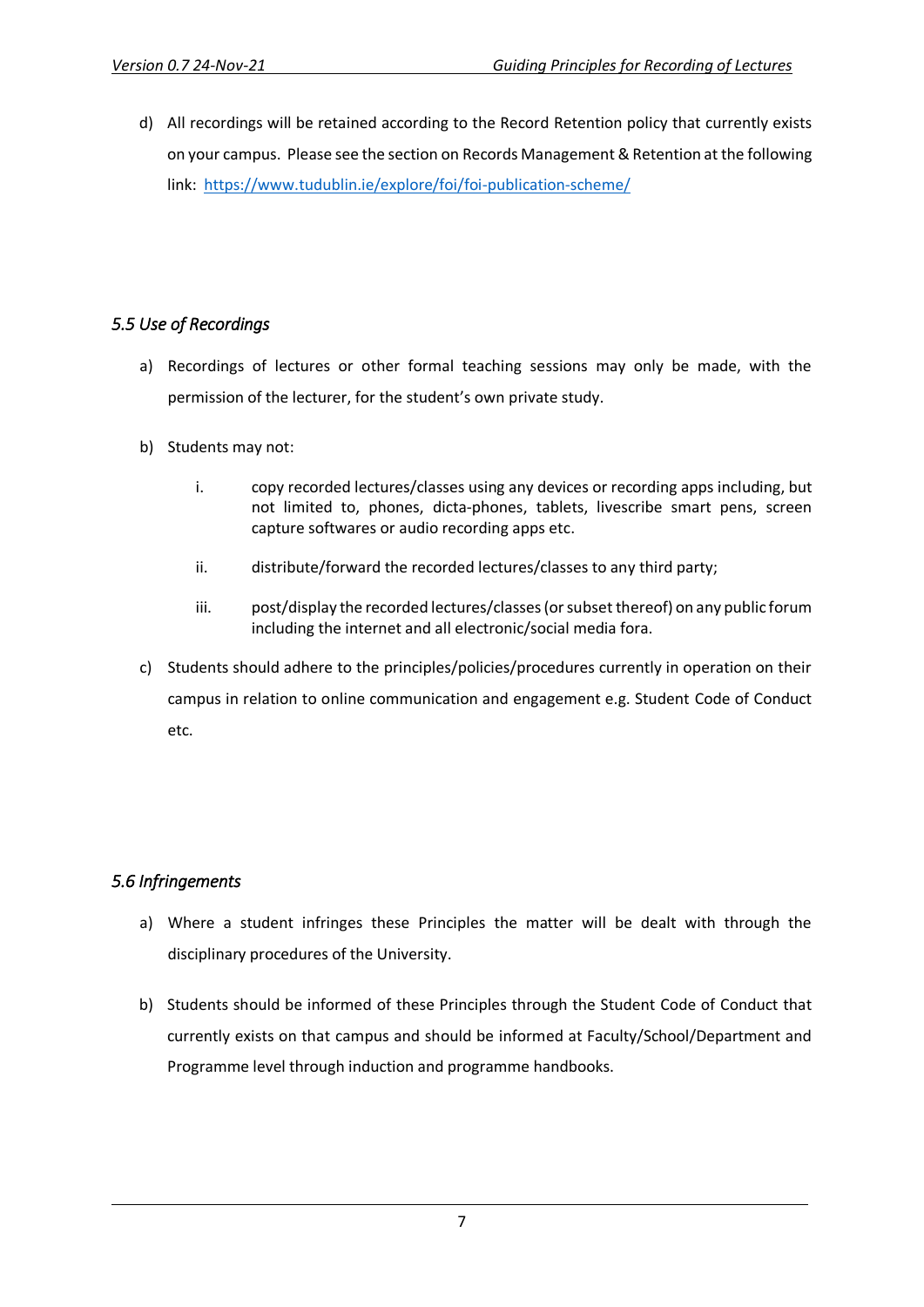#### <span id="page-8-0"></span>*5.7 Copyright and Legal Matters*

- a) The copyright and intellectual property rights of teaching materials is not altered should lectures/classes be recorded.
- b) If a lecturer uses third-party material in a presentation, for example a diagram, photograph, graphic or video from a book or from the internet, he/she should abide by copyright and other applicable laws, in particular the Copyright and Related Rights Act 2000 (CRRA).
- c) TU Dublin has a number of licences through subscriptions to electronic journals, databases and through agreements with the ICLA (Irish Copyright Licencing Authority) where third party material may be used for education purposes. These licences allow use of the material in the physical learning environments and in TU Dublin's virtual learning environments but not on any open unsecured platform. Therefore, all classes using copyright material must use the designated VLE where the lecturer/instructor are within a secure learning environment whether the lecture is being recorded or not. Use of copyright material in public lectures, conferences or MOOC (Massive open online courses) is not covered by these licences.
- d) Under the CRRA "the copyright in a literary, dramatic, musical or artistic work or the typographical arrangement of a published edition is not infringed by its being copied in the course of instruction or of preparation for instruction". This also applies to the copyright in a sound recording, film, broadcast, cable programme or an original database.
- e) There are a number of organisations such as Creative Commons where free–to-use copyright licences are available but users must comply with their rules as well.
- f) Using hyperlinks to copyright material can only be used if the material is covered by a licence or is freely in the public domain already. Links may not be used to circumvent a technological protection measure (TPM).
- g) It is important to be cognisant of and abide by the [TU Dublin Acceptable Usage Policy](https://www.tudublin.ie/connect/it-services/it-policies/) (AUP) when recording lectures, as all AUP parameters will apply. <https://www.tudublin.ie/connect/it-services/it-policies/>
- h) In particular, lectures may not be used: to distribute inappropriate material including material that is obscene, abusive, racist, sexist, libelous, defamatory or threatening; for any purpose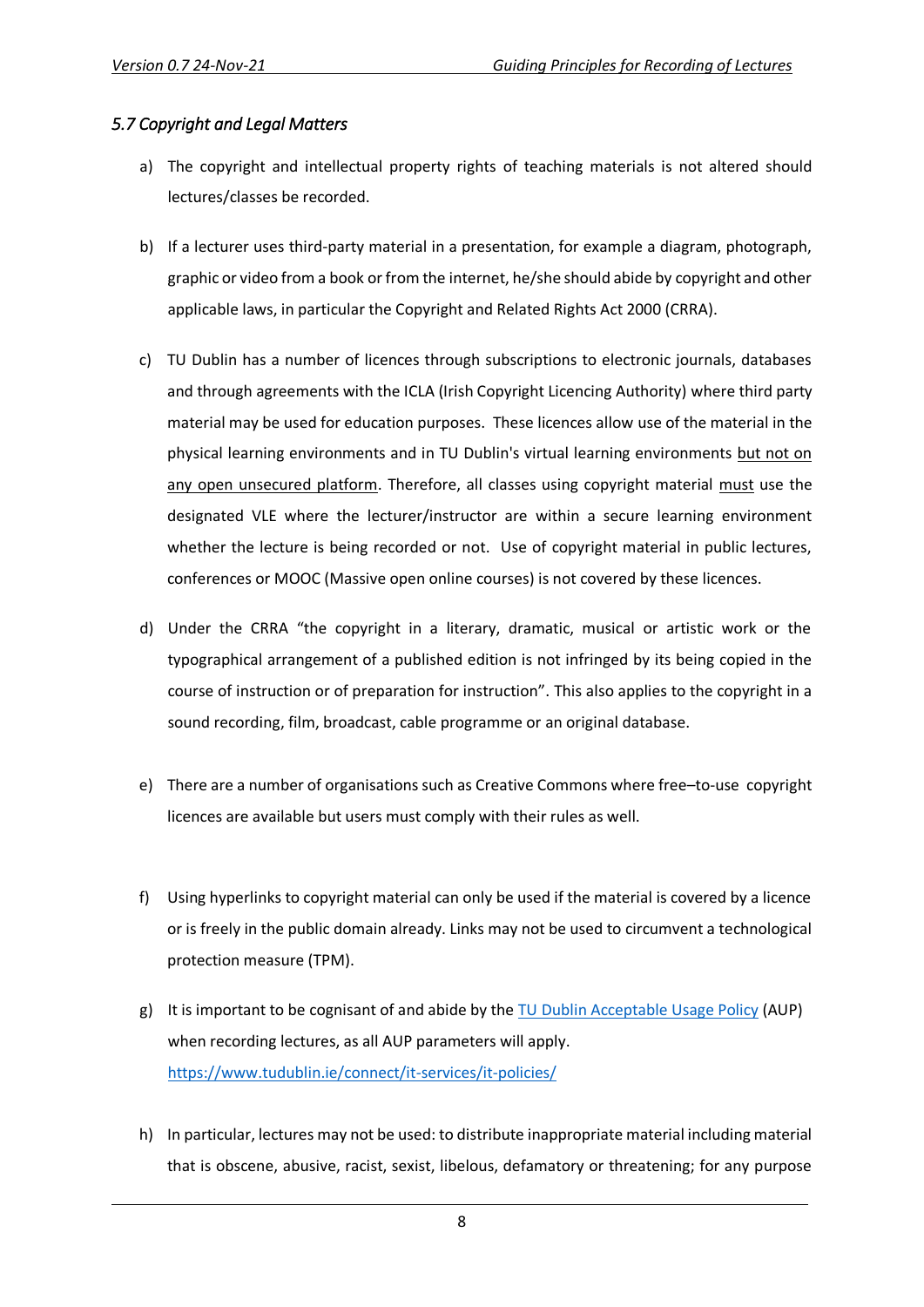which is illegal or likely to breach applicable laws; as a forum to promote commercial objectives or activities which are unconnected with those of the University; or to distribute material which is confidential or proprietary to any third party or which otherwise infringes the intellectual property or data protection rights of any third party. An exception is made for demonstration and teaching purposes.

i) Recording shall be compliant with the General Data Protection Legislation. <https://www.tudublin.ie/explore/gdpr/>

#### <span id="page-9-0"></span>*5.8 Guest Lecturers / Speakers*

a) Guest lecturers will be required to give consent to be recorded by the signing of a consent form. Guest Lecturer Consent to Record forms will be retained for as long as the guest lecture recordings remain in use. Guest lecturers may withdraw their consent to the use of their recordings at any time. Please check the process that currently exists on your campus for the relevant form and /or further details. Please see the section on Records Management & Retention at the following link: [https://www.tudublin.ie/explore/foi/foi-publication-scheme/](https://eur01.safelinks.protection.outlook.com/?url=https%3A%2F%2Fwww.tudublin.ie%2Fexplore%2Ffoi%2Ffoi-publication-scheme%2F&data=04%7C01%7CTom.Mulvey%40tudublin.ie%7C9e374aaec40c40ea566608d9a9204777%7C766317cbe9484e5f8cecdabc8e2fd5da%7C0%7C0%7C637726778387105858%7CUnknown%7CTWFpbGZsb3d8eyJWIjoiMC4wLjAwMDAiLCJQIjoiV2luMzIiLCJBTiI6Ik1haWwiLCJXVCI6Mn0%3D%7C3000&sdata=ofLzgVcoA1x0eNB5DW%2BCJJHcp0d6r%2BqOmQkRkjpSIQ8%3D&reserved=0)

#### <span id="page-9-1"></span>*5.9 Children, Young People and Vulnerable Adults*

- a) Children or vulnerable adults and their parents/carers must be informed in advance that some of their live lectures may be recorded and shared with the class, and the purposes, use, and retention period of such recordings. The children or vulnerable adults and their parents/carers will also be informed that the recording will capture any video, audio, and/or text that the student decides to share during the lecture unless the recording has been paused. It will also be made clear to the children or vulnerable adults and their parents/carers how students may recognise that a lecture is being recorded.
- b) The child or vulnerable adult and the parents/carers must then provide informed written consent to the recoding of live lectures. Permission to record live lectures of children and young people or vulnerable adults can be requested as part of their registration process or at the beginning of each module. Refusal of consent must not limit a child's or vulnerable adult's participation in lectures.

9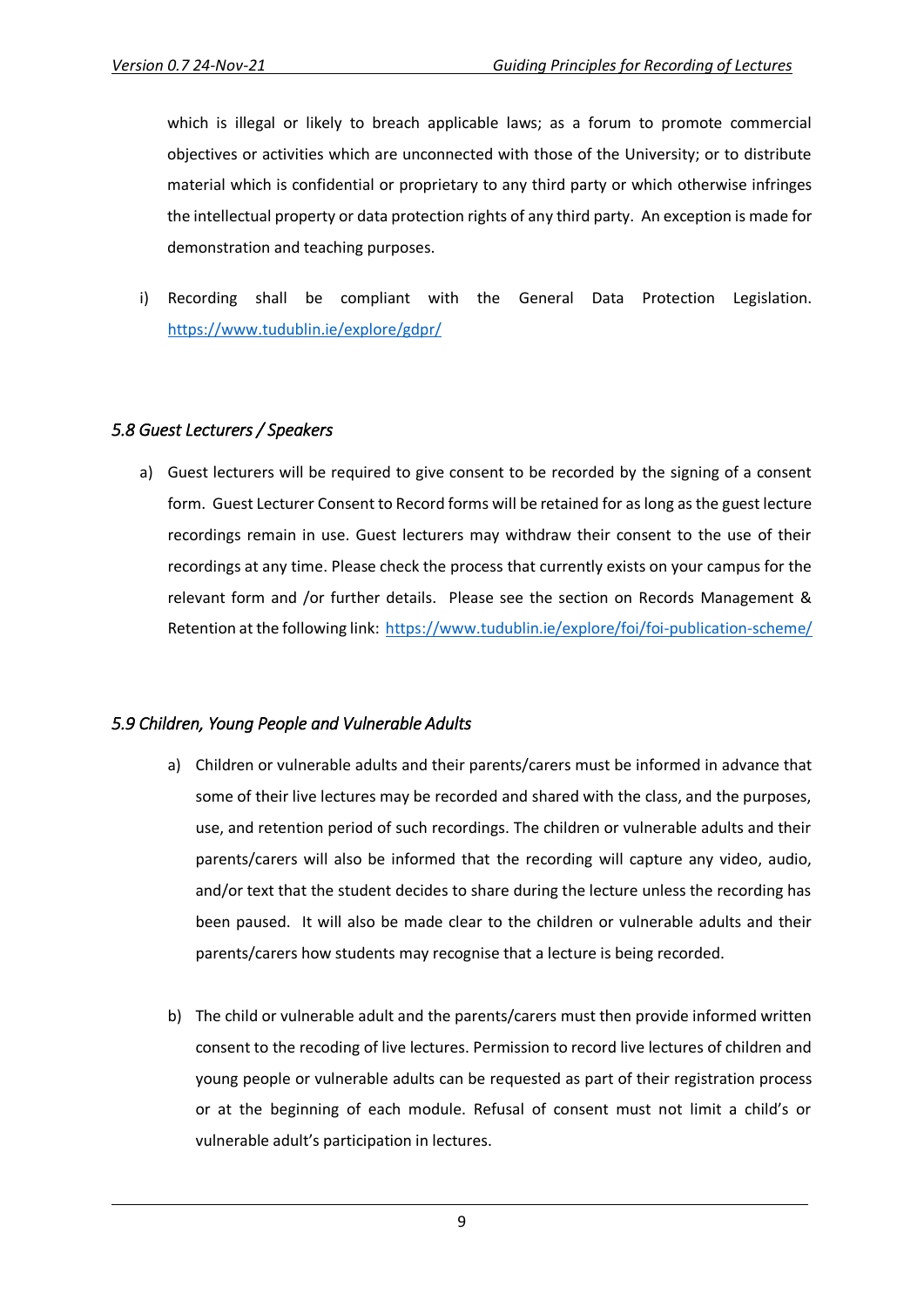# <span id="page-10-0"></span>6. Glossary / Definitions

**Availability** – availability ensures the information is accessible when needed.

**Camera** - web -camera, fixed-camera, document-camera, swivel camera, etc.

**Child** - a person under the age of 18 years, other than a person who is, or has been married (Child Care Act 1991, Section 2).

**Class** - period of time in which students receive a lecture/tutorial/lab/demonstration.

**Confidentiality** – confidentiality restricts information access to authorised users.

**Content** - content is information with relevant metadata that has a specific use, or is used for a particular business purpose.

**Copy recorded lectures**- to produce additional versions that are the same as the original piece of work e.g. by saving onto a device.

**Copyright** - the legal right to control the production and selling of a book, play, film, photograph, or piece of music.

**CRRA** - Copyright and Related Rights Act, 2000 © Government of Ireland

**Data** - for the purposes of this document shall mean information which either:

- is processed by means of equipment operating automatically in response to instructions given for that purpose;
- is recorded with the intention that it should be processed by means of such equipment;
- is recorded as part of a Relevant Filing System or with the intention that it should form part of a Relevant Filing System
- Does not fall within any of the above, but forms part of a Readily Accessible record. Data therefore includes any digital data transferred by computer or automated equipment, and any manual information which is part of a Relevant Filing System.

**Demonstration and teaching purposes** - showing students how to do something, or how something works.

**Dissemination** - sharing, forwarding or spreading via electronic or other means.

**Distribution/forwarding of recorded lectures**- to spread or supply a recording to persons not enrolled on the module.

**Formal teaching session -** timetabled lecture, class, tutorial or practical session.

**Guest lecturer** – a non-timetabled lecturer delivering particular part of a module such as specialist knowledge. Usually a non-TU Dublin staff member.

**HyFlex** - is an instructional approach that combines face-to-face teaching and online learning *at the same time.* Therefore some students attend the lecture/tutorial in the physical classroom while others join in virtually*.* The students joining virtually are not just listening in but participate as actively as those sitting in the physical room. In the spirit of flexibility, a true HyFlex approach allows the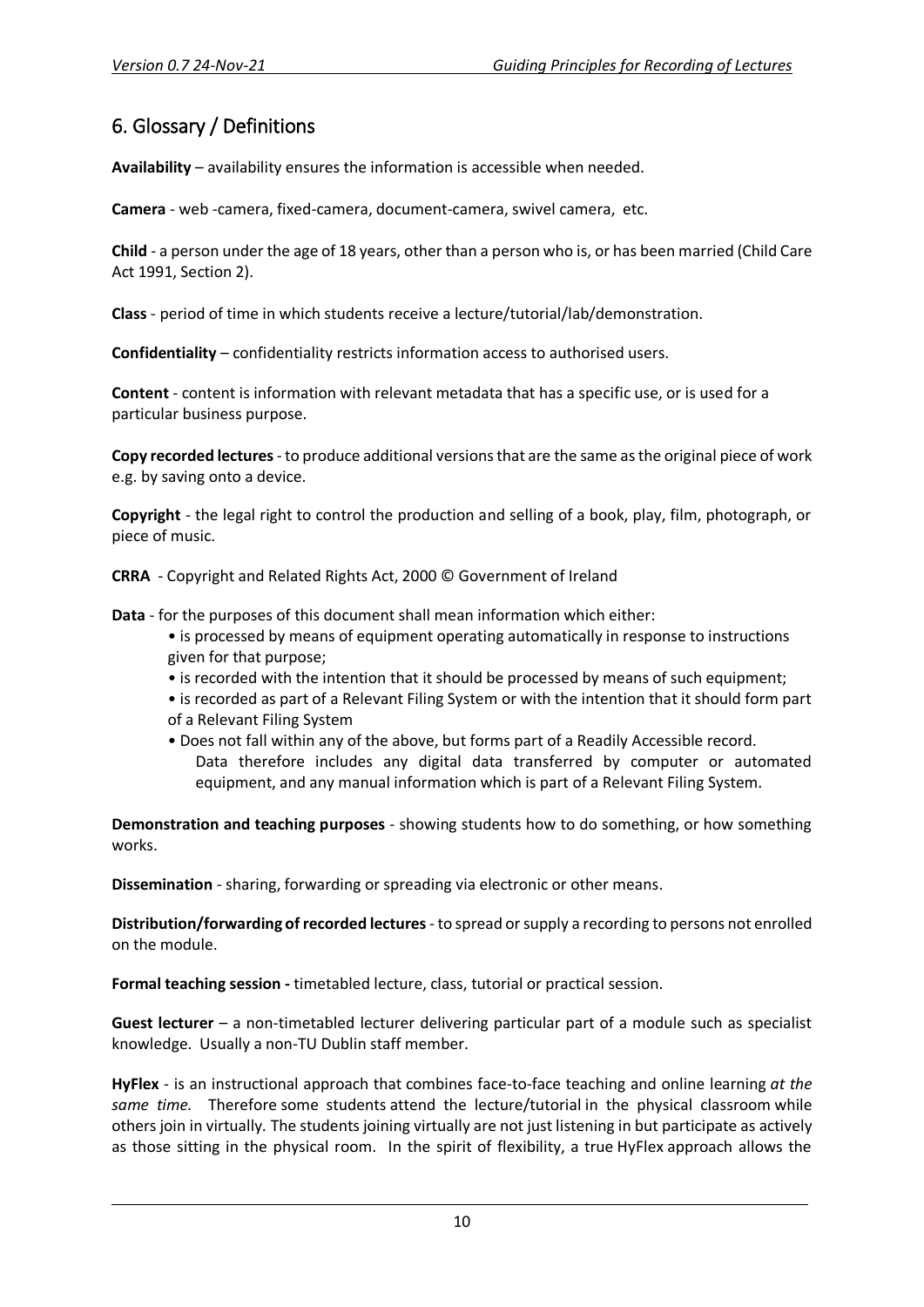students to change their mode of attendance weekly, or by topic, according to their need or preference.

**Information security** –the ISO 27002 standard defines information security as the preservation of confidentiality, integrity and availability of information.

**Information technology (IT) resource** – all IT systems owned, held under licence or otherwise controlled by TU Dublin including but without limitation to:

• Workstations including desktop PCs and laptops;

- Servers
- Network technologies (routers, WAN, LAN, wireless etc) & associated media/systems;
- Printers;
- Phones, Smart Phones, tablets and other portable ICT devices;
- USB and all portable memory devices;
- Cloud computing components (hardware, software and infrastructure)
- All other media and devices provided by TU Dublin;
- All other media and devices used to access TU Dublin Information Assets.

**Integrity** – integrity protects the accuracy and completeness of information through the controlling of information modifications.

**Intellectual property** - someone's idea, invention, creation, etc., that can be protected by law from being copied by someone else.

**Lecture** - formal talk on a particular subject given to a group of students.

**Lecture capture -** a recording made of a lecture. A recording of a lecture that takes place in a physical classroom to a timetabled class where students are present.

**Online communication** – a message, letter or announcement on the internet.

**Online lectures -** a lecture taking place over the internet. Any recording provided via a TU Dublin platform or VLE.

**Personal data** - information which relates to a living individual who is identifiable either directly from the data itself or from the data in conjunction with other information held by TU Dublin. Examples of personal data include, but are not limited to:

- Name, email, address, home phone number
- The contents of an individual student file or HR file
- A staff appraisal assessment
- Details about lecture attendance or course work marks
- Notes of personal supervision, including matters of behaviour and discipline.

**Personal devices**: these are physical devices, and for the purposes of this document, on-line services, which TU Dublin staff and students use for University-related purposes, and which have not been funded or procured by the University. Such devices can include, but are not limited to:

- Desktop and laptop computers, netbooks
- Smartphones, tablets, etc.
- Portable storage devices such as USB memory sticks, removable hard drives, etc.
- Audio visual recording equipment including cameras, dictaphones, etc.
- Cloud-based email, compute, and storage solutions (e.g. Dropbox, Google) based on a contract with an individual rather than the University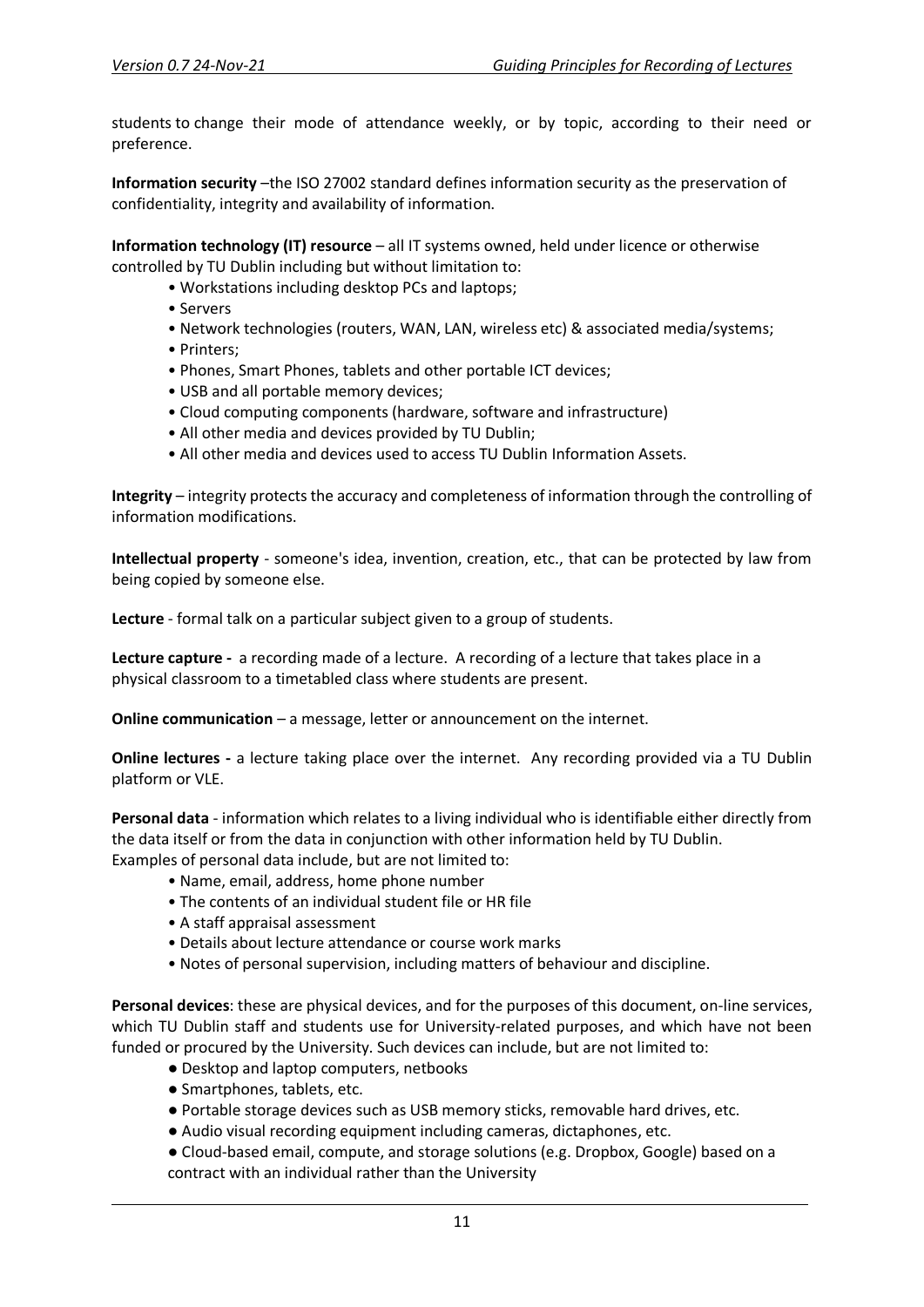**Personal use** - relating or belonging to a single or particular person rather than to a group or an organization.

**Posting/display of recorded lectures** - placing a recorded lecture (or part of) on the internet.

**Practical session/Lab** - lesson taking place in a room with specific equipment.

**Private use** - only for one person or group and not for everyone.

**Recording** - speech, music, or moving pictures that have been recorded to be listened to or watched later. A recording can be student-initiated or lecturer-initiated. It can be in a physical or virtual classroom.

**Records** – ISO 15489 defines records as "information created, received, and maintained as evidence and information by an organisation or person, in pursuance of legal obligations or in the transaction of business".

**Retention of recordings** - the continued use, existence or possession of recordings of something or someone.

**Sensitive personal data** - sensitive Personal Data (or Special Categories of Personal Data) relates to specific categories of data which are defined as data relating to a person's racial origin; political opinions or religious or other beliefs; physical or mental health; sexual life, criminal convictions or the alleged commission of an offence; trade union membership.

**Streaming service** - a service that sends video, music, etc., over the internet so that people can watch or listen to it immediately rather than having to download it, or rather than having to watch or listen at a particular time when something is broadcast.

**Synchronous lectures -** lectures happening or delivered at the same time or speed. Lectures that are run online in real-time, attended by students.

**Technology Issues** - examples include lack of wifi, electricity outage, faulty devices, etc.......

**Third party** – a person who is neither the lecturer nor enrolled student on a module.

**TPM** -technological protection measure, such as a paywall, where the owner of material requires the user to pay or be granted specific permission to use the material.

**Tutorial** - a period of study with a tutor/instructor/lecturer/guest lecturer involving one student or a small group.

**VLE** - Virtual Learning Environment e.g. Moodle or Blackboard or Brightspace etc.

**Vulnerable Adult** - an adult who may be restricted in capacity to guard him/herself against harm or exploitation or to report such harm or exploitation. The restriction of capacity may arise as a result of physical or intellectual impairment.

**Young Person** - a person who has reached 16 years of age or the school-leaving age (whichever is higher) but is less than 18 years of age.